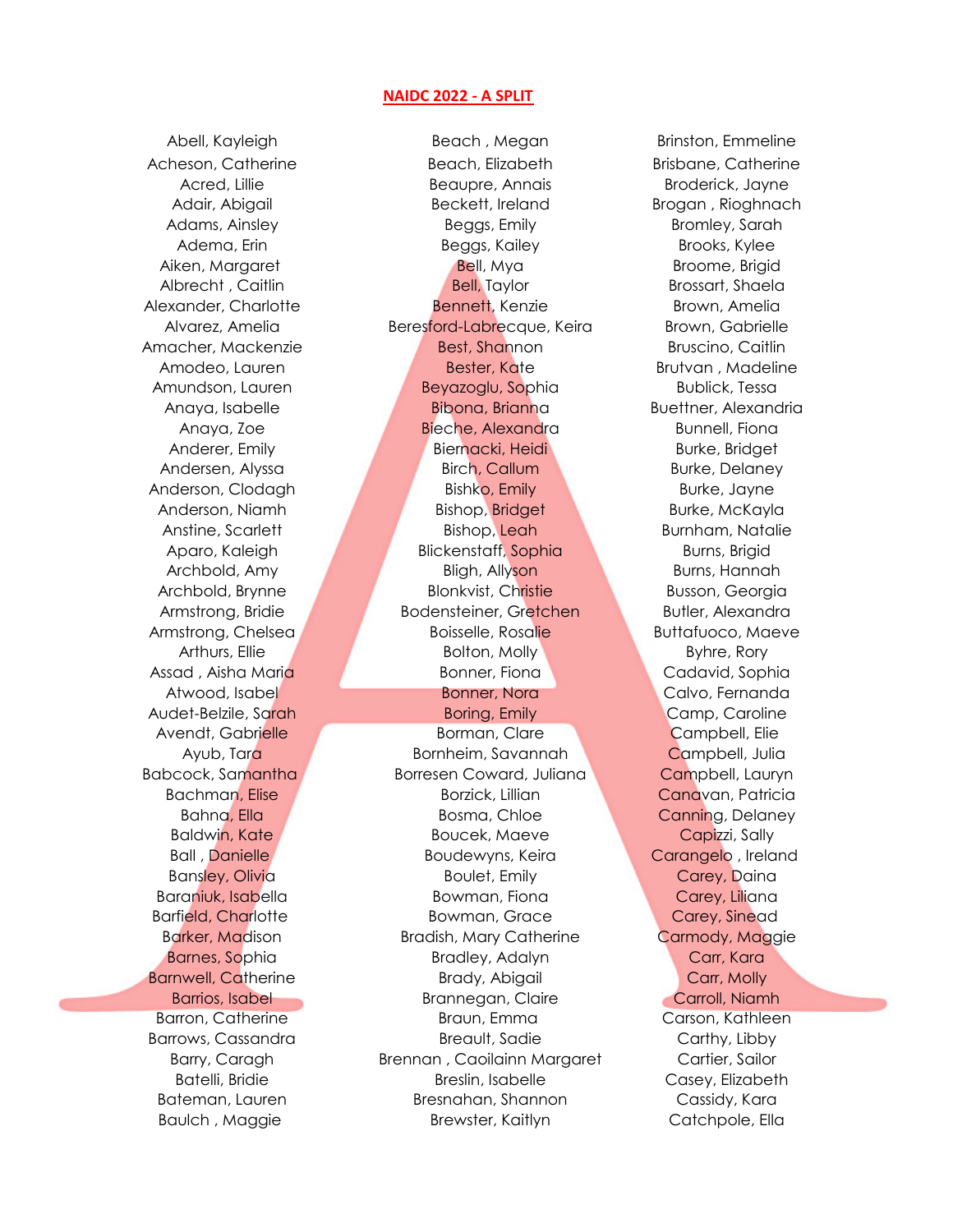Cedrone, Maddie Corrao, Giuliana DeRiso, Kelsey Champlin, Harper Corrigan, Mackenzie Dersch, Diana Chapman, Adalaina Coyle, Virginia DeWolfe, Adria Chapman, Sophia Cromheecke, Claire DiFoggio , Isabella Chapple, Emalee Cromie, Ailish DiNota , Vivian Chavez Rodriguez, Maria Ximena Cromie, Ciara Cromie, Ciara Dion, Quinn Chiasson, Seanna Cromie, Niamh DiVittorio, Sara Chmielewski, Maeve Crouse, Madeline Doherty, Emma Chown, Annabelle **Crowley, Katherine** Doherty, Katie Christenson, Lauren Cummens, Breana Doherty, Maia Ciavoliello , Avery **Cunniffe**, Kiera **Doherty, Sabrina** Ciesla, Izzy Grace Cunningham, Emma Donaghy, Anna Clegg, Samantha Dalton, Victoria Dowd, Leah Clendenin, Aubrey **Daly, Juliette Dansen and Dowdle**, Autumn Clingenpeel, Ella Daly, Megan Drdul, Stephanie Colangelo, Emily **Dapp, Hallie Republic Colangelo, Emily** Dapp, Hallie **Dube**, Madeleine Colatruglio, Bridget **D'Arcy, Mary D'Arcy, Mary Duby, Addisyn** Coleman, Parker **Davey, McKinley Coleman, Parker Pulle** Davey, McKinley **Duffy, Keaghan** Collins, Annabelle Shannon Davis, Genevieve Duggan, Katie Connarton, Caitlin Degan, Arden Ebert, Madalyn Conneally, Marisa **DeGeorge, Exyan** Edmiston, Caeleigh Connolly, Alanna Degnan, Sarah Edwards, Hunter Connolly, Mairead DeGrazia, Sophia Edwards, Kate Conrad, Ella-Dylan Delp, Emily Egan, Áine Conway, Mary Ellen Denham, Claire Ego, Samantha

Bazzani, Katalin alikuwa kutoka Bridgen, Sofia kata Catterson, Clare Catterson, Kate Corcoran , Victoria DePizzo, Nora Chan, Ciara Corzine, Grayson Descoteaux, Emily Chang, Betty Cosart, Abby Descoteaux, Olivia Channels, Etta Costello, Fiona Desmond, Karaleigh Chapin, Kylee Cotter, Cailey Communic Devine, Elizabeth Chisholm, Claire Cronan, Ella Rose Doherty, Ella Cimbora, Lillian Cunningham, Lucy Donnelly, Kayleigh Ciotola, Jillian Curtis, Brynn Donohue, Izzy Clark , Colleen Curtiss, Dakota Doran, Samantha Clark, Emilie Cuthrell, Nadia Dorantes, Sofia Clark, Lauren **Critic, Isabela Dorn, Tessa** Clark, Shannon Dacey, Sarah Dorwart , Quinn Marie Clarke, Gillian **Daley, Abigail Grace** Dougherty, Mairead Clay, Juliet **Dalton, Erin Dalton, Erin Dow, Megan** Clinton, Ainsley **Daly, Megan Margaret Drew**, Mary Kate Clinton, Lisa **Daly, Moira** Daly, Moira **Dreyfuss, Natalie** Cocco, Erika **Daniels, Donovan Driscoll, Madeleine** Collie<mark>r, Stella Navigation Collier, Stella Navigation Dufour, Aislinn</mark> Collins, Caitlin de Lorrell, Anna Duncan, Juliette Collins, Deirdre **Dean, Caitlin** Dean, Dunkley, Sahana Collins, Molly **DeBlasio, Abigail Dyer, Emma** Comer, Emma **DeChick, Alena** DeChick, Alena Dyke, Amelie Conlan, Grace Deegan, Alanna Ebeling-Koning, Natalie Connolly, Taylor Delgado, Zoe Edwards, Savannah Conway, Liten Dempsey, Audrey Egan, Caroline

Clare, Maeve Curtis, Maura Doonan Hillmann, Bridget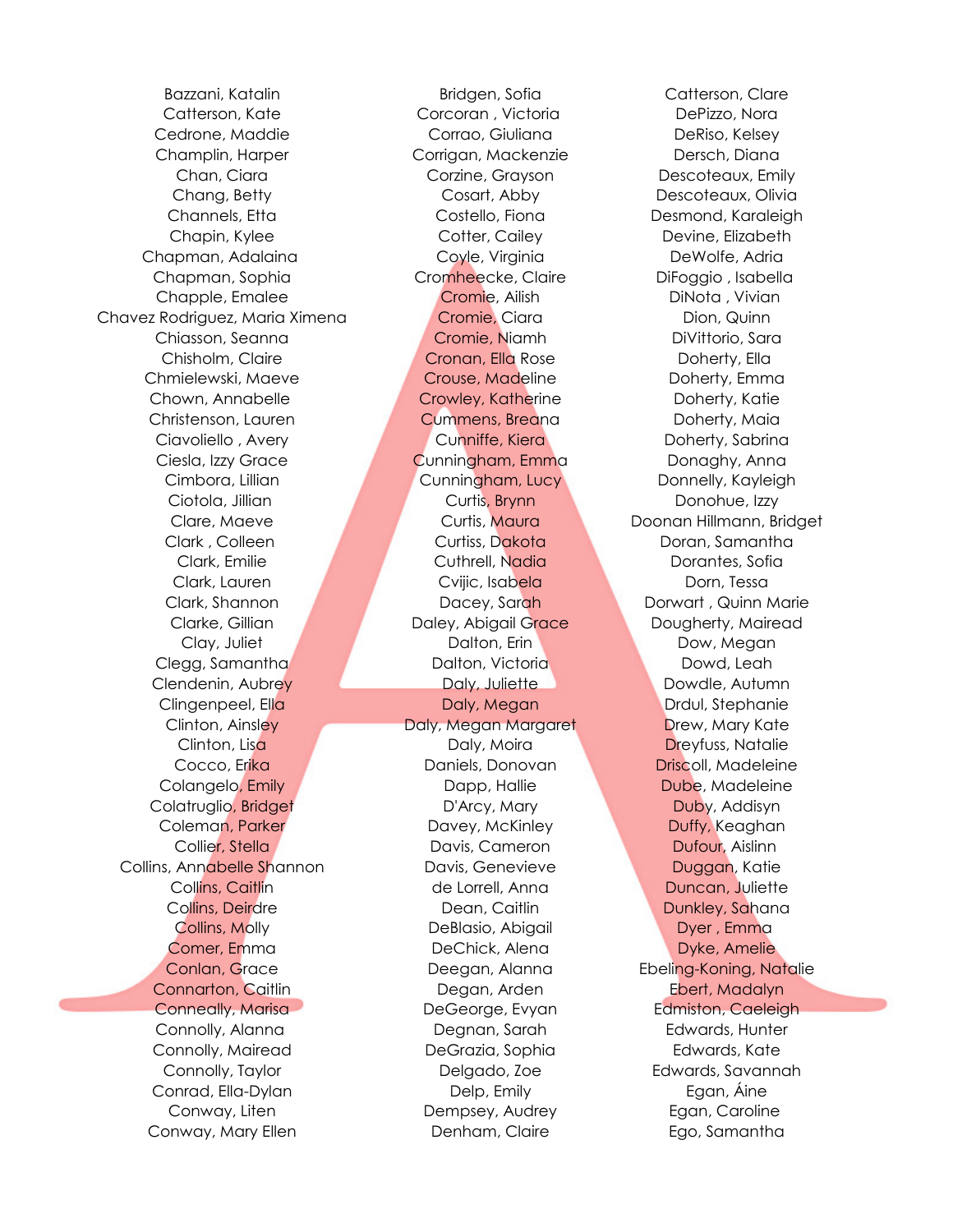Erickson, Mary Catherine **Foti, Molly Constructs** Girard, Isabella

Cooper, Riley Dennemann, Theresa Elder, Lilly Elliffe , Siena Force, Victoria Gilboy, Keira Elmore, Addison Forchuk, Ceili Gilday, Reese Emmer, Teagan **Ford , Caitlin** Gill, Julia Gill, Julia Engle, Emma Ford, Riley Ford, Riley Gill, Keara Ennis, Meghan Ford, Susan Gillen, Sadie Ennis, Olivia Forguson, Lucy Gilligan, Kayleigh Erickson, Madeline Foster, Emilia Gilstrap, Ella Ernst, Xanthe **Fouliard, Felicity** Gleason, Calleigh Estep, Molly **External Fouliard**, Fiona **Gleeson, Gina** Etheridge, Olivia **Fowler, Kayleigh Golas, Brittany** Extine, Madison **Fox, Victoria Goodman, Zoe** Fox, Victoria Goodman, Zoe Fahey, Lizzie **Frank, Kathryn Gough, Chloe** Fahy, Moya **Fraser, Heather Grafing, Betsy** Grafing, Betsy Falco, Colleen **Fraser, Neve** Graham, Celina Fall, Lily Fredette, Maya Graham, Emerson Fallon, Zara **Freeman, Finley Grant, Kathleen** Fan, Ashley **Friedel, Abigail Gray Milewski, Gillian** Fancy, Kyleigh **Frugo, Erin Gray, Braemar** Frugo, Erin Gray, Braemar Farley, Grace **Fuentes, Isabella Gray, Rylan** Farley, Katherine **Fuerst, Autumn** Gray, Sarah Farrar, Rhiannon **Fuhr, Piper Greaney, Madeline** Farrell, Anna **Furey, Caroline Greener, Gretchen** Farrell, Delaney **Galla, Maeve Green Green, Green, Green** Green, Abigail Farrell, Mikaila Gallagher, Ciara Grejda, Margaret Fawley, Aimee Gallo, India Greve, Isabell Fay, Addison Galvin, Anna Greve, Katie Fedele, Addyson Gannon, Fiona Gannon, Fiona Griffin, Katherine Fedele, Claire Gardella, Kate Griffin, Sierra Feeley, Mackenzie Gardner, Jennie Gritzmacher, Raegan Feeney, Kathleen **Gardner, Shannon** Groves, Emma Ferrell, Kenseth Gareau, Clare Grund, Halina Fessenden, Bridget Gareau, Nicoletta Guay, Carmitta Filip, Lucy Garibay, Sarah Guerber, Claire Finlay, Kaylee Gass, Katie Gul, Laila Finnegan, Sarah **Gately, Casey Gunning, Mira** Finnerty, Catherine **Gaulin, Meghan** Guy, Delaney Fitzgerald, Lauren Gauvin, Gabrielle Guy, Isabella Fitzgerald, Lyssie Gawlick, Hannah Guzi, Alice Fitzpatrick, Katie **Geiser, Ginny Hackett, Willow** Geiser, Ginny Fitzpatrick, Louise **Gerba, Gerba, Quinn** Hagan, Kathryn Flaherty, Elizabeth **Gergurich, Margaret** Hague, Megan Flaherty, Morgan **Gerhardt, Addison** Haines, Caroline Flanagan, Cara Gerke, Morgan Hall, Jessica Floody, Shannon Gibb, Ava Hall, Katie Fodero, Nora Gibbons, Fiona Halpin, Andrea Fogarty, Corinne Gibson, Bryn Halpin, Emma Fogarty, Sophie Gibson, Grace Halpin, Olivia Foley, Diana Giglio, Alexis Hamilton, Emma Foley, Kate Gilbart-Webster, Ceili Hamlin, Erin Mae Folmar, Tierney **Gilbert, Addison** Hand, Katherine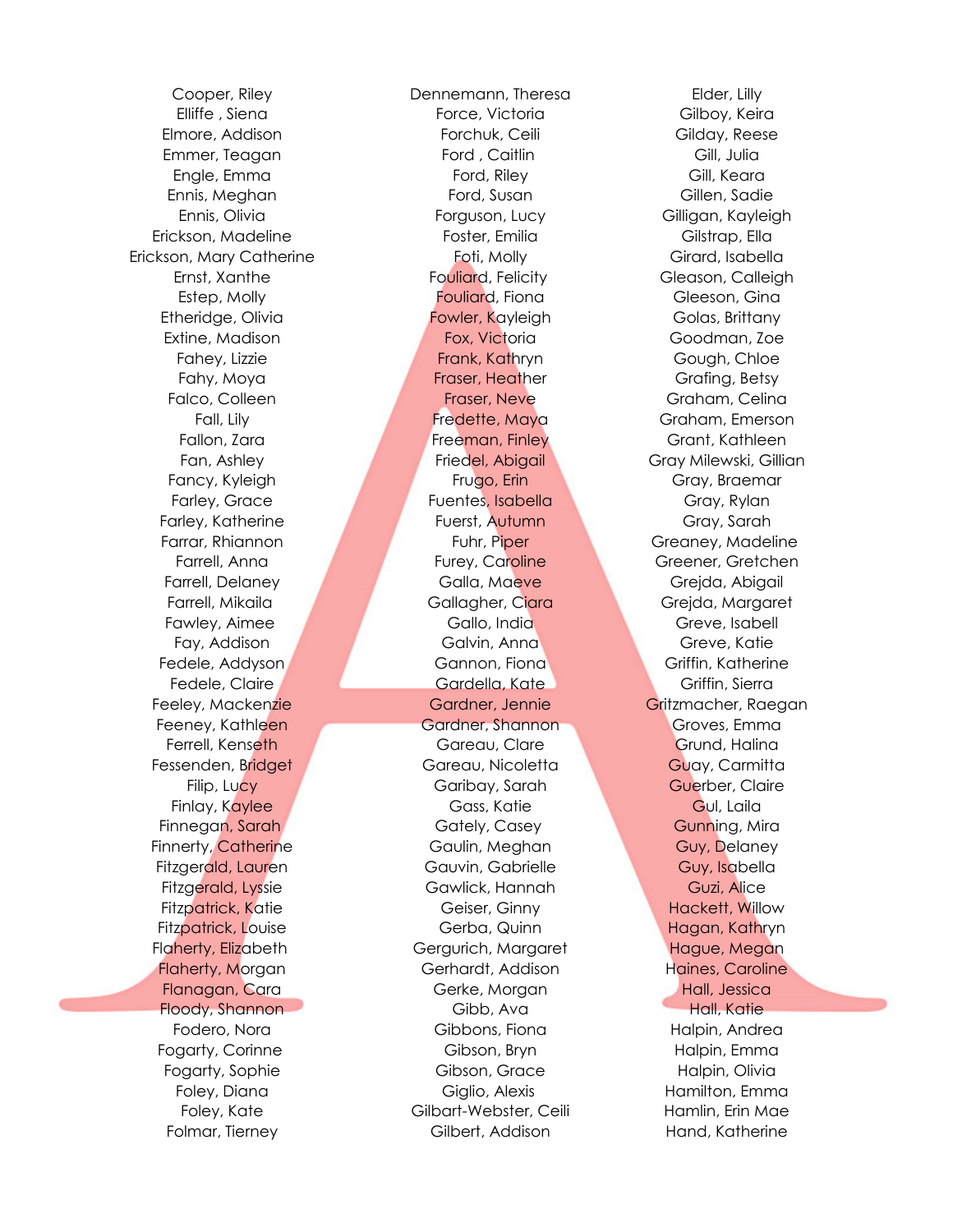Hansen, Natalie Houle, Katelynn Kearney, Natalie Hardychuk, London **Howard, Cassidy Keating, Haley** Keating, Haley Harkins, Amy Howard, Nieve Keating, Kaitlyn Harrington, Claire **Howlett, Olivia** Keefer, Amelia Harrington, Maisie Hoyt, Olivia Keegan, Elizabeth Harrington, Nina Hudgens, Sarah Keegan, Laoise Harris, AnnaSophia Hughes, Madeleine Keenan, Suzu Harris, Camryn Hughes, Rhianna Keenan, Teresa Harte, Sienna Hunt, Siobhan Keener, Abby Hartley, Moira **Hunter, Taliya** Keener, Ella Hartman, Sarah Róise **Hupka, Elizabeth Keeney, Iris** Hartnett, Hannah Hurrie, Cailin Margaret Keller, Tessa Harvey, Jolene **Hursit, Ella-Rose** Kelley, Abigail Haskell, Tilly **Husband, Evelyn Kelly, Abigail** Haskin, Grace **Hyland, Keira Kelly, Brigid** Haskin, Grace Hatfield, Ava **Isaacson, Michaela** Kelly, Caitlin Hawkins, Kate **Ishler, Faith Kelly, Catherine** Haycock, Ashtyn Istvan, Ashley Kelly, Clare Hayer, Emily Jackson, Anna Kelly, Erin Hayes, Abigail **Hayes, Abigail Martin Access Abigail** Jackson, Sierra New York Kelly, Eva Hayter , Evia **Markt Accobsen, Sara Markt Accobsen, Sara** Kelly, Fiona Heaney, Eva Jambard, Greta Kelly, Kaitlin Heeran, Maureen James, Anna Kelly, Mia Heger, Mary **Mary Mary Mary Jamieson, Lilah Kelly, Quinn** Hegerle, Pascale Jamieson, Mandi Kemper, Emmy Heimer, Ella **Jarabek, Linley Kennedy, Elizabeth** Heinemann, Phoebe **Market Jarriel, Harper Kennedy, Marygrace** Helderle, Rosen Jenkins, Megan Kennedy, Selah Helling, Riley **Jensen, Samantha Kennedy, Zoe** Henderson, Erin Jessen, Harper Kerrick, Alyssa Hennessy, Abby Jodlowski, Margaret Killimett, Samantha Herbert, Hannah Johnson Anderson , Shannon Kilmartin, Meaghan Herrero-Paylos, Calixta **Martin Luccion, Calixta Johnson, Imani** Kim, Amara Hieb, Erin Johnston, Emma Kim, Maya Hight, Allie **Johnston, Teagan King, Aine Maighread** Hillaker, Megan **Manual Albert Cones, Erin Cones, Erin King, Ainsley** Hinkle, Claire **Matter Claire According Caitlin** Jones, Lila **King, Caitlin** Hinshaw, Myah Martin Hinshaw, Myah Jones, Sydney King, Evelyn Hirtzel, Claire **Matter State State States** Jones, Sydney **Connect States Connect Angles** Kingsbury, Emma Hiserodt, Maria Novee, Kaitlin Kinney, Cara Hobart, Cambrya **Makenna Klawitter, Charlotte** Hoefer, Kendall **Hoefer, Karolin** Jungk, Claire Kleiber, Karolin Hoffman, Victoria Kaltz, Amy Klotz, Alexandra Hogan, Amelia Kane Elek, Aislinn Komeeland, Lauren Hogan-Casale, Ashlyn Kappel, Erin Kappel, Erin Knott, Jessica Holbek, Jessie Kaster, Bridget Knox, Katie Holmes, Cailin **Kavanagh, Molly Koch, Emma** Holt, Ava **Kavanaugh, Delaney Grace** Koehnke, Eloise Holt, Jenna **Kay, Leah Koenig, Emma** Hoover, Caitlyn **Kealey, Niamh Kolodziej, Miranda** Horan, Sarah Keane, Kaitlyn Kong, Kylie

Foran, Emma Gilbertson, Holly Hannon, Julia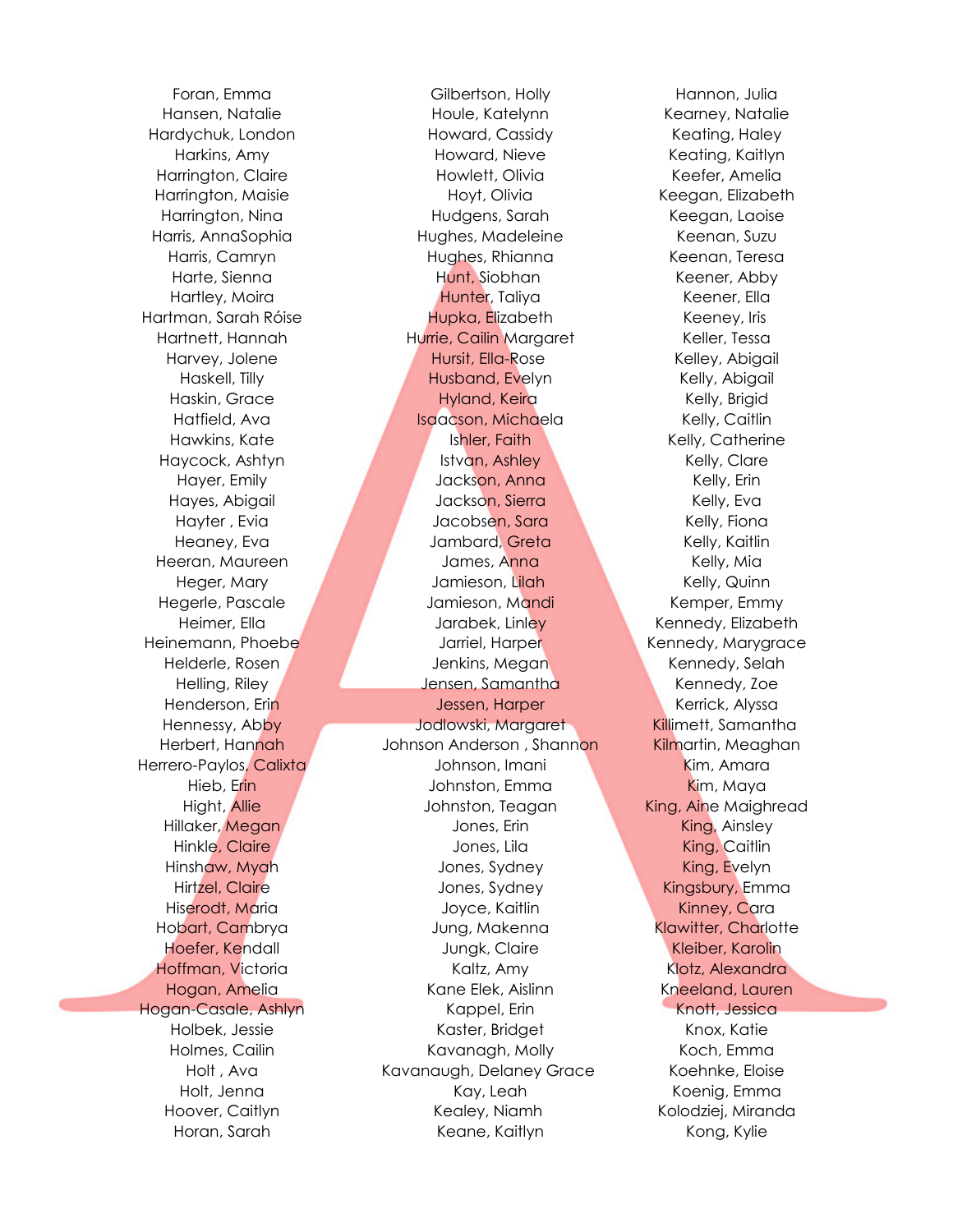Horne, Christina **Keaney, Delia Kong, Kease** Kong, Reese Konieczny, Jane **Linton, Farris Mahoney, Tenley** Controllery, Tenley Koontz, Hannah Litterick, Syetha Mahony, Aine Kopacz, Mila Little, Brigid Maier, Lauren Kraemer, Devan **Mallonado, Rachel** Lizotte, Allison **Maldonado, Rachel** Kruell, Caitlin **Caitlin** Charley Charley Malis, Ella Kurtz, Keleigh Lloyd, Keira Malis, Maiya Kushner, Adele **Locke, Erin Malone, Tara** LaBo, Caitlin **Lockhart**, Paige Manack, Emily LaFleur, Lauren **Lockwood, Riley Manczko, Hannah** LaFreniere, Ayla **Logatto, Logatto, Hannah Mangin, Emily** LaGrange, Julia LoGatto, Kaylee Manning, Kaylee Lahaie, Lianne Long, Lilia Manopella, Elena Laidlaw, Ella Longo, Serena Manser, Caitie Lake, Emma Lonne, Kristen Manz, Charlotte Lambert, Mary **Lambert, Mary Looney, Shannon** Marcellino, Bridget Landry, Gabrielle **Lorance, Addison** Marcenac, Louise Lang, Cassandra **Lorenz, Ashley Marini, Mary Rose** Lorenz, Ashley Marini, Mary Rose Lange, Maeve **Love, Isobel Marino, Fiona** Laptyeva, Nataliya **Love, Rosie Mark, Elizabeth** Larson, Natalie Lowman, Lucy Marks, Josie Laverty, Dani **Luther, Delaney Marsh, Abigail** Lawler, Kailyn Lychak, Ashlynn Marshall, Lydia Lawson, Ainsley **Lynch, Anna Martin, Aislin** Lazarus, Kiana **Martin, Natalie Lynch, Deirdre Martin, Natalie** Leahy, Kathleen Lynch, Peyton Marvin-Riley, Erin Leake, Chelsea Lynn, Emmeline Mason , Mia Leavens, Ellen **Lynn, Sophie Mason, Amy Lynn, Sophie Mason**, Amy LeBlanc-Nadeau, Evelyne Lyons, Erin Lyons, Erin Mason, Olivia Lebold, Gracie **Lyons, Roisin Massery, Ella** LeChase, Kaden Mac Loone, Aobha Massery, Gracie

Law, Rosie Lux, Maura Marshall, Anna

Leddy, Ava MacConaonaigh, Nora Marie Master, Megan Leddy, Ciara **MacDermott, Riana Grace Matterpole, Molly** Lee, Annie MacGabhann, Phife Matichuk, Meaghan Leech, Shayna **Mach, Cassandra** Mach, Cassandra Matthews, Cate Leesing, Emily **Mach, Jasmine Matula, Emily Matula**, Emily Leist, Anika Machida, Madeleine Maurizio, Karlie Lema, Kelsey Mackin, Maeve Maxwell, Jenna Lemke, Isabella Mackridge, Quinn Mayn, Erin Leneghan, Keira MacMillan , Eva Machillan , Eva Mayn, Myra Lenzmeier, Arabella McEwen MacQuarrie, Capri Mayo, Erin Lenzmeier, Gabriella McEwen Madden, Marissa Mazur, Ava Leonardo, Antonia Madison, Faythe Mc Crory , Naoise Levin, Liza **Magee, Lara Magee, Lara** Mc Laughlin, Torí Levy, Greer Maguire, Katelyn McAleer, Dara Lewis, Hayley **Mahan, Grace** McBride ODonoghue, Michaela Lewis, Taylor **Maher, Clare** Maher, Clare McCabe, Tara Ligozio , Ruby **Mahler, MacKenzie** McCaffery, Sinead Li-Moncel, Mika Mahon, Hannah McCandlish, Madeline Lindner, Delaney Mahoney, Colleen McCarthy , Rosie

Lawless, Claire **Lawless, Claire Lyden, Maggie Marter, Leena-Rose**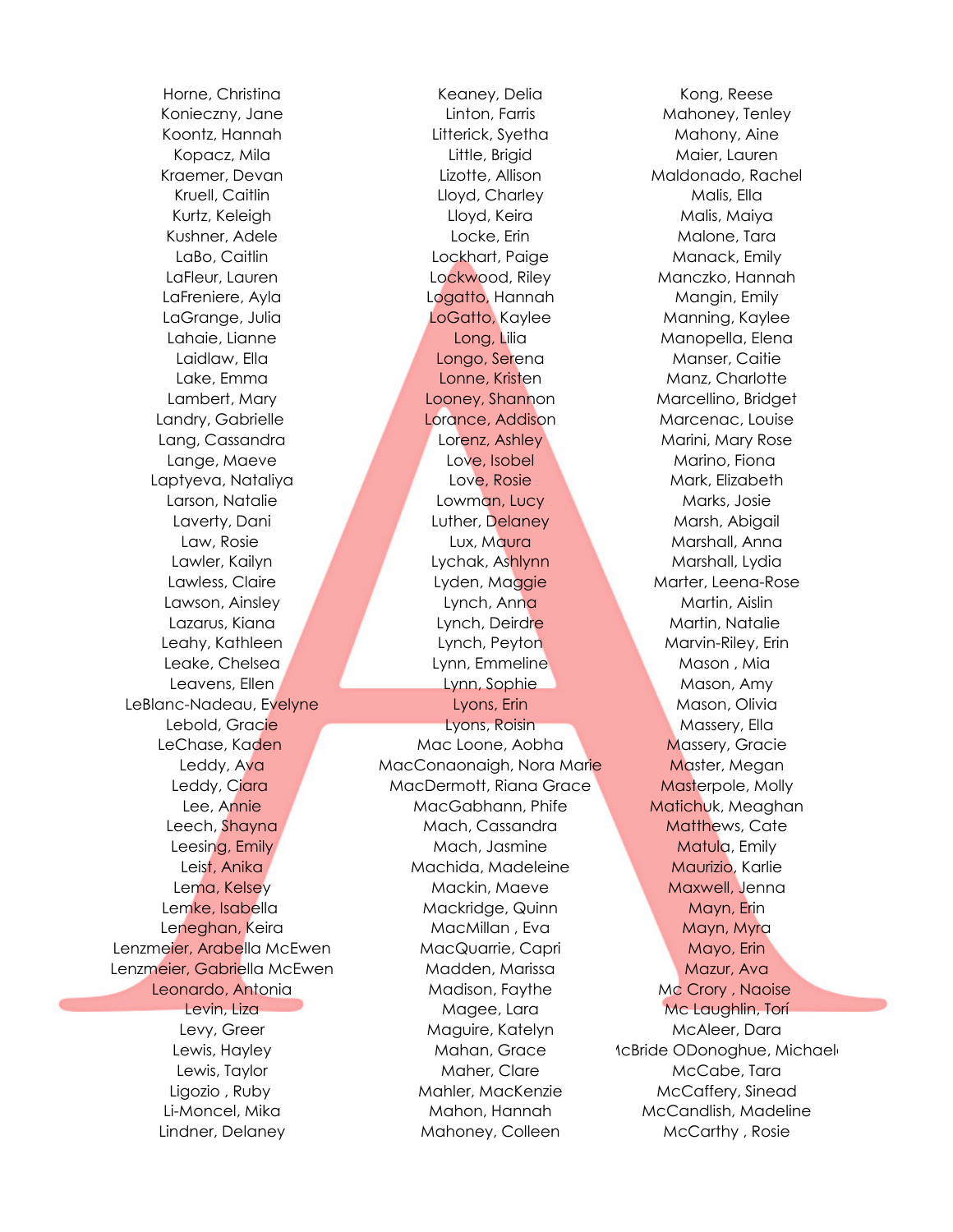McCarthy, Ellie-Kate **Mulholland, Meholif, Lily Mulholland, Eva** McCaughley, Freya **Meier, Chelsea** Mulholland, Grace McClanen-Clemons, Alaina **Melo, Melo, Antonia** Mullen, Cailin McDonagh, Kiera Ann **Mendler**, Ellie Munro, Lia McDonagh, Meabh Meschi, Rose Munselle, Callan McDonnell, Isabella **Metzen, Margaret Murphy, Kara** McGarahan, Kayleigh **Milancovici, Olivia** Murty, Molly McGonigle, Jacqueline Miller , Cailin Rose Nakagaki, Kyra McGregor, Madalynn Millstein, Lillian Neuheardt, Brigid McLafferty, Mairead Mohrman, Makayla Norris, Mary Kate McMenamin, Shannon Moran , Sophie O Donnell, Alex McNaboe , Riley Rose Morris, Vivian Oberg, Lily McNaboe, Delaney Belle Morrison, Gina O'Brien, Cate McNamara, Bernadette Morrison, Molly C'Brien, Catherine McNamara, Niamh Mosakowski, Taylor O'Connell, Emma McNulty, Mayla Mostow, Molly O'Connell, Nora

Linn, Phoebe Mahoney, Emma McCarthy , Shannon McClaine, Caitlin Melnychuk , Tara Mullen, Abigail McCurdy, Lillie Melton, Lexi Melton, Lexi Mundt, Alaina McDonnell, Claire **MacConnell, Claire Murer, MacConnell, Claire** Murer, Makenna McDonnell, Lily **Meyer, Kelsey Multiple Murphy, Niamh** McDonough, Meg **Mezzacca, Taylor Murphy, Reagan** McFarland, Ella Michon, Fiona Murray, Eleanor McFarlane, Kayley **Mickels, Sylvia** Murtaugh, Claire McGinn, Emily **Milham, Julia Milham, Julia Myles, Clare** McGlynn, Kiera **Millar** , Ailismae Nadile, Molly McGovern, Bridget Miller , Daphne Nasr, Elaina McGrath, Gabrielle **Miller, Shelby Naughton, Ciara** McGrath, Madelyn Miller, Sydney Neish, Brooklyn McGreal, Katie Martin Miller-Friday, Miriam Nelson, Maia McGuigan, Alice Minahan, Olivia Newton, Natalie McGuire , Keara **Miniutti, Lucia Nichols, Riley** Nichols, Riley McKeever, Natalie Minnock, Laura Niles, Dharma McKenna, Bronagh Mitchell, Leah Nist, Elizabeth McKenna, M<mark>olly Christian Mixasaka, Ai Noone , Molly Noone , Molly Noone , Molly Noone , Molly Noone , Molly No</mark> McKenzie, Chaeli Mocko, Molly Normant, Eva McLaughlin, Clare **Molloy, Maeve** Molloy, Maeve Northcutt, Olivia McLaugh<mark>lin, Niam</mark>h Molnar, Collette Molnar, Collette Noud, Lila McLaughlin, Riley Molyneaux, Anna Nsajja, Jayda McLaughlin, Tayla **Monigan, Neve** Nugent, Skye McMahon, Kylie **Moore, Lauren Nurmi, Margaret** Nurmi, Margaret McManus, Paige **Moore, Mara Nigard, Erin** Moore, Mara Nigard, Erin Mcmorrow, Lilly **Moran, Emma** O'Brien, Mairead McMullin, Sara **Morehouse** , Emily **McMullin**, Sara Morehouse , Emily **Connell**, Kate McMurray, Leiden **Moreland, Caleigh** O'Connell, Keely McNab, Molly Morgan, Jillian Morgan, Jillian O'Leary, Bronagh McNamara, Moirin Morrissey, Ciara O'Brien, Saoirse

McCarthy, Ciarra **McVeigh, Madeline** Mulhern Malloy, Claire McCarthy, Dorothy **Meehan, Lucy Mulhern Malloy, Katherine** McCauley, Alexis **Meier, Rachel Mullarkey, Meghann** McGhee, Gina Miles, Rory Miles, Rory Musto, Mary Catherine McKenna, Katie **Mitterer, Anna Noble Wohlgemut, Isabel**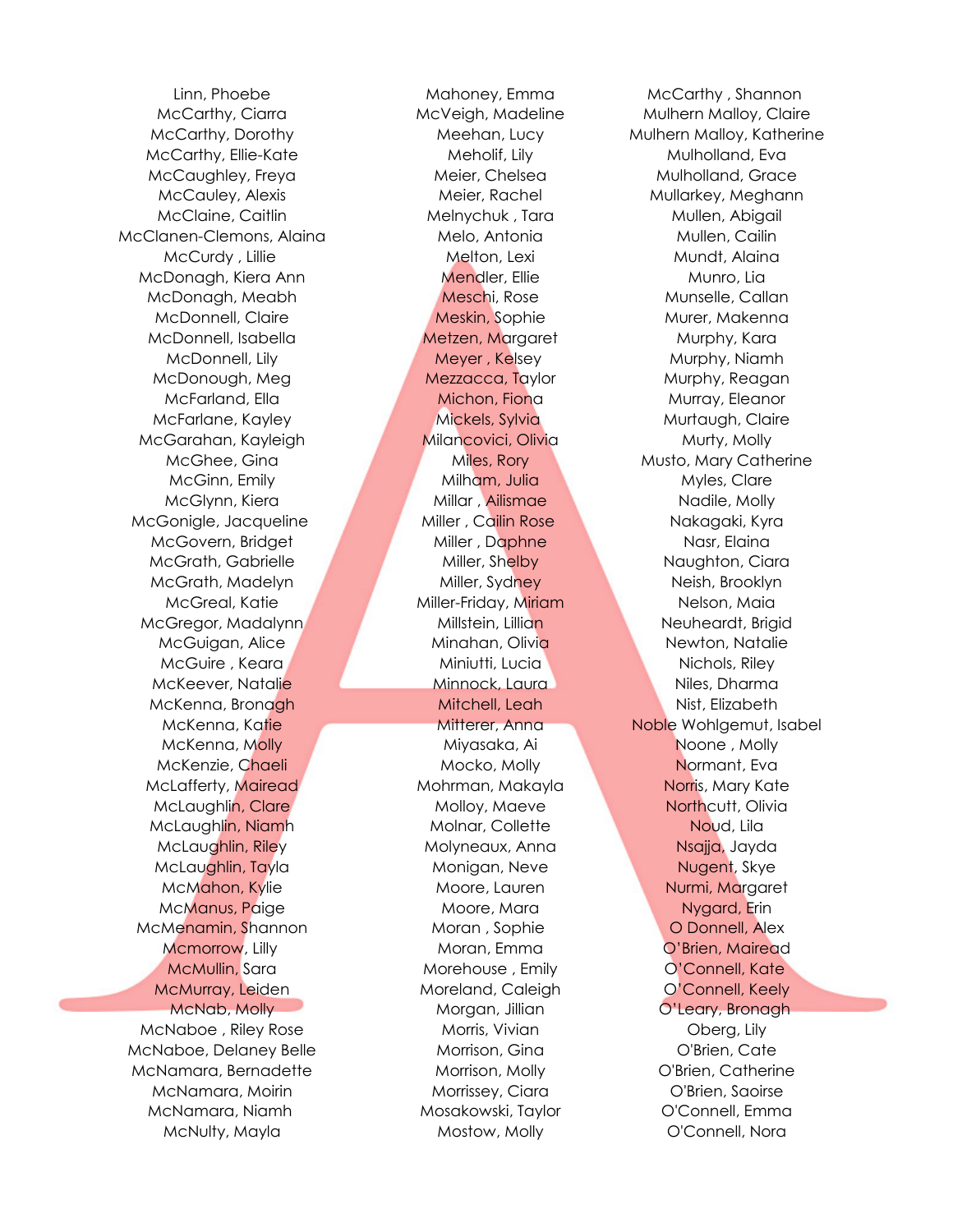McRae, Jenna Mulhall, Abigail O'Connor, Ava O'Connor, Cara Peterson, Karin Reilly, Meghan O'Connor, Kelsey Petrarca, Scarlett Rendel, Lauren O'Donnell, Violet Phelan, Freya Etain Resuta, Francesca O'Driscoll, Molly Phelan, Reeve Resuta, Gianna O'Flaherty, Elanor Phillips, Langley Rettig, Eliana O'Gara, Paige **Philpott, Ember** Philpott, Ember Reuter, Hilary Ogilvie, Alexandra Pietersma, Kristen Reynolds , Rachael O'Gorman, Kelsea Pinckney, Ava Reynolds, Aisling O'Hare, Cayleigh Pinkham, Nola Reynolds, Grace Okeefe, Alyssa **Piroch, Alana** Reynolds, Shannon O'Keefe, Bridget **Pitman, Elizabeth Rheinheimer, Keira** O'Keefe, Kyleigh **Pomeroy, McKinley Rhodes, Sammie** O'Keefe, Madeleine Ponzanelli, Isabella Rhodes, Sophia Olaru, Lada Porter, Makayla Ricci, Kaili O'Leary, Lauren **Richards, Mackenzie** Porter, Mary **Richards, Mackenzie** Olson, Miranda Post, Ella Richerson, Ella Olszewski , Eva Potter, Zoey Richmond, Brynlee O'Malley, Maura Pouw, Isabel Ricketts, Riley Oneil, Delaney Power, Carey Riley, Katherine O'Neill, Blanaid Power, Hannah Riordan, Mara O'Neill, Grace Powrozek, Samantha Ritchey, Natalie O'Neill, Sydney Pratt, Sophie Ritchie, Erin Ong, Kherington Preator, Kaitlyn Roberts, Natalie O'Regan, Tessa Antonia Preston-Walker, Victoria Roberts, Scarlett Orth, Mary Frances Priest, Stella Robinson, Colleen Ostrow, June **Prindle, Melayna Robinson, Isabella** O'Sullivan, Abigail Rose Prinz, Calista Robinson, Tayla O'Toole, Camilla **Priore, Mia Roche, Marilyn** Roche, Marilyn OToole, Mary-Kate Proscia, Emma Rochford, Maggie Owens, Erin **Prosser, Abby Rodriguez, Elise** Rodriguez, Elise Owens, Sophia Przybylowski, Joralie Rogan, Caroline Pace, Ella **Pulie, Reagan Rogers, Aine** Palenscar, Mairin **Purcell, Kayla** Rogers, Riley Palenscar, Reese Puszynski, Sophie Rohrbaugh , Adrienne Palmeter, Erin Putka, Marin Roj, MaryGrace Pantalena, Dahlia **Roman, Christian Communist Communist Communist Communist Communist Communist Communist Communist Communist Communist Communist Communist Communist Communist Communist Communist Communist Communist Commun** Pantalena, Riley Communication Communication Communication Roman, Brigid Paoleschi, Emma Raisty, Isabella Ronzio, Kalie Paris, Fallon **Rampolla, Cecilia** Rooney, Isabella Parsons, Kayleigh **Ramsay, Annika** Ros, Gabriela Pascal, Georgia **Ramsay, Saryna Rose, Alexis** Rose, Alexis Patton, Madeline **Randall, Maggie Rose, Jillian** Paul, Imogen **Randolph, Addyson** Rosmarin, Lucy Peacock, Meredith **Rasmussen, Zoe Rossitto, Teagan** Pearce, Addison Raughley, Ava Roth, Annika Pearce, Mackenzie Rawson, Rachael Roth, Jillian Pecoraro, Isabel **Reardon, Molly Roth, Noral Roth, Noral Roth**, Noral Roth, Noral Roth, Noral Roth, Noral Roth, Noral Roth, Noral Roth, Noral Roth, Noral Roth, Noral Roth, Noral Roth, Noral Roth, Noral Roth, Noral Roth, No Perry, Abigail **Reed, Ellie Rotter, Molly** Rotter, Molly Perry, Ava **Reichart, Brigid Rowbotham, Lily** Perry, Josephine **Reid, Lauren Reid, Lauren** Roy, Erin Peters, Alexa Reid-Burton, Sasha Mei Qi Rudnicki, Eliana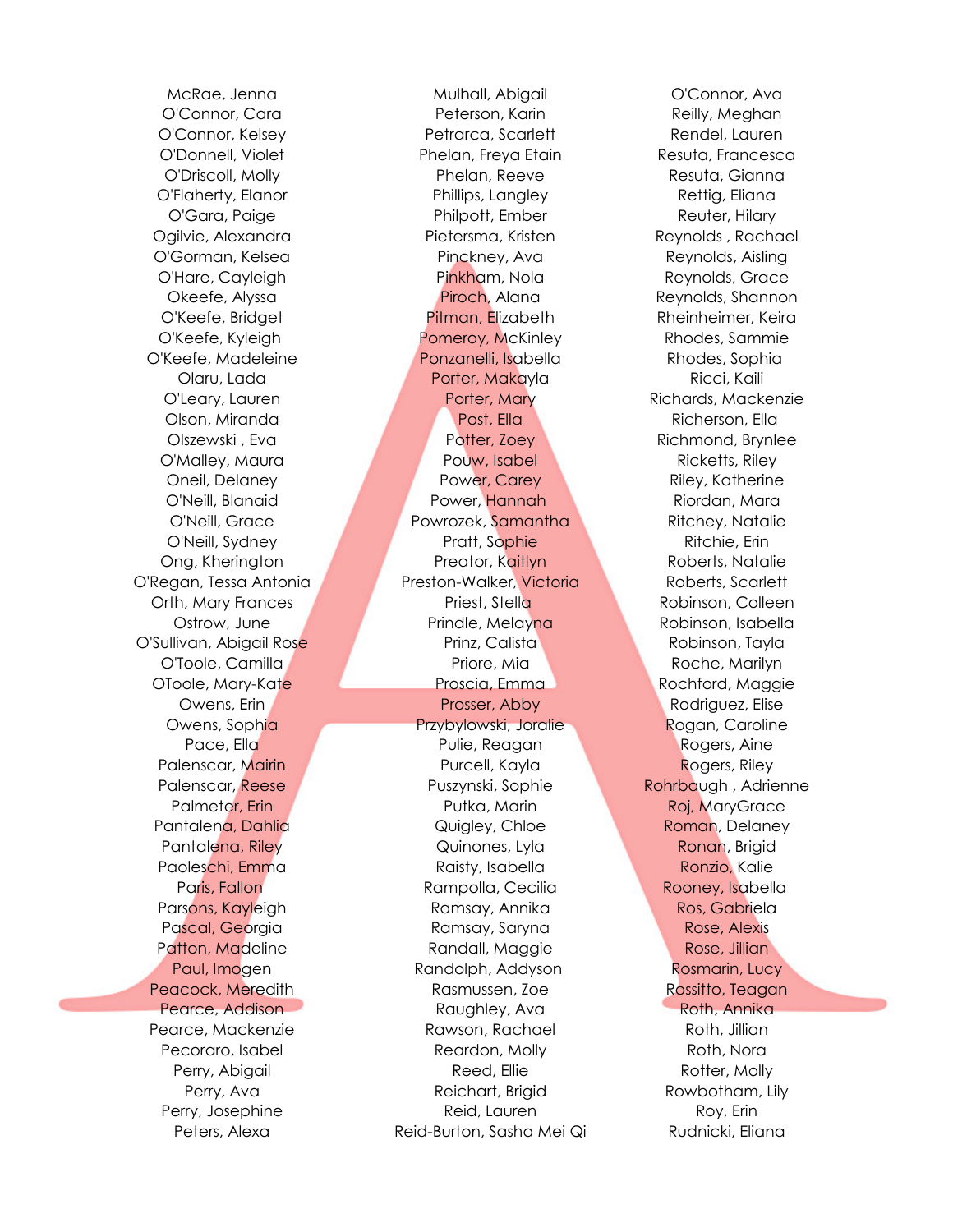Saladin, Mary Catherine **Sheehan, Audrey Stewart, Maisie** Stewart, Maisie

Peters, Claire **Reiher, Aislinn** Rueb, Michelle Rufo, Amelia Seifert, Audrey Spence, Becca Rukavena, Emma Seifert, Ava Spencer, Paige Russell, Lexie Semproch, Adelie Squeo, Sofia Russo , Scarlett Serb, Meave Serb, Meave Stack , Siobhan Russo, Rory Sexton, Kyra Sexton, Kyra Stanek, Erin Ryan, Emma Shamoian, Avery Stanton-Bursey, Adelle Ryan, Kerri Shane, Brigid Stauffer, Emily Ryan, Maggie Shanelaris, Sela Stephan, Anne Ryan, Shannon Shanley, Fiona Stephens, Olivia Rymer, Danielle Sh<mark>annon</mark>, Madelyn Stethem, Cate Saal, Elizabeth Shaw, Morgan Stewart, Annie Salazar, Julia Sheehan, Katie Stewart, Sara Salinas, Florencia **Sheehy, Markt Charles Stillson, Ciara** Sallade, Hayden Shein, Emma Shock, Lillian Sallee, Pia Sheng, Susan Sheng, Susan Stoffel, Nora Salmon, Siun Shinney, Maren Stone, Laney Salvo, Sophie Shuler, Katherine Stover, Aoife Sanders, Louise **Shumaker**, Tierney Streich, Hadley Sanderson, Madelyn Simanton, Emily Strickland, Paige Sanford, Sadie Simcox, Katherine Strohecker, Kathleen Santoro, Francesca **Simmons, Emily Struebel, Jocelyn** Santoro, Gianna Santoro, Simons, Lulu Stuart, Megan Sassone, Chelsea **Singh, Ayanna Stucki, Madelyn** Saunders, Ava Sinyanskiy, Alexandra E Sullivan, Delaney Saunders, Hannah Siravo, Maria Rose Sullivan, Katrina Sava, Lily Slattery, Aoife Sur, Maura Savage , Kate Suite Sleight, Elizabeth Swift, Sydney Sawyer, Payton Small, Shelby Tanguay, Jessica Sax, Emily Small, Sophia Grace Tani, Miyuu Scannell, Kayana Smedley, Priscilla Tapp, Ellie Schanel, Sadie Smidga, Ciera Tapping, Sarah Schaub, Abi<mark>gail Smith, Ainsley Tarulli, Stella</mark> Schaub, Branwen Smith, Alexandra Taylor, Chloe Scheel, Zoe Southern Smith, Danika Taylor, Kellyann Schindler, Arlene Smith, Deirdre Smith, Deirdre Taylor, Noelle Schlaudecker, Jane Smith, Eleanor Smith, Eleanor Terry, Grace Schley<del>er, Aubre</del>y **Smith, Ellia Teves, Sophia** Schlidt , Ellie Smith, Emma Smith, Emma Thiel, Addie Schloss, Cassidy Smith, Erin Smith, Erin Thompson, Kaitlyn Schlosser, Jersi Samith, Juliauna Smith, Juliauna Thompson, Krystal M Schmidt, Tess Smith, Lucy Thompson, Myra Grace Scholten, Erin Samith, Macy Thompson, Sydney Smith, Macy Schrammel, Catherine Snell, Emily Snell, Emily Tierney, Sinead Schrock, Seaghan Snyder, Madeline Tipper, Jessica Schroeyers , Georgia Snyder, Samantha Tippet, Ella Schwyn, Caileen Solomon, Gracie Tollett, Laura Scott, Emily **Sonju, Annie** Tompkins, Claire Scucces , Katie Tomas Sooy, Maria Tonkin, Kate Sears, Brenna Sorenson, Christianna Tougas, Sloane Sears, Makenzie The Sorenson, Emily Tow, Alicia